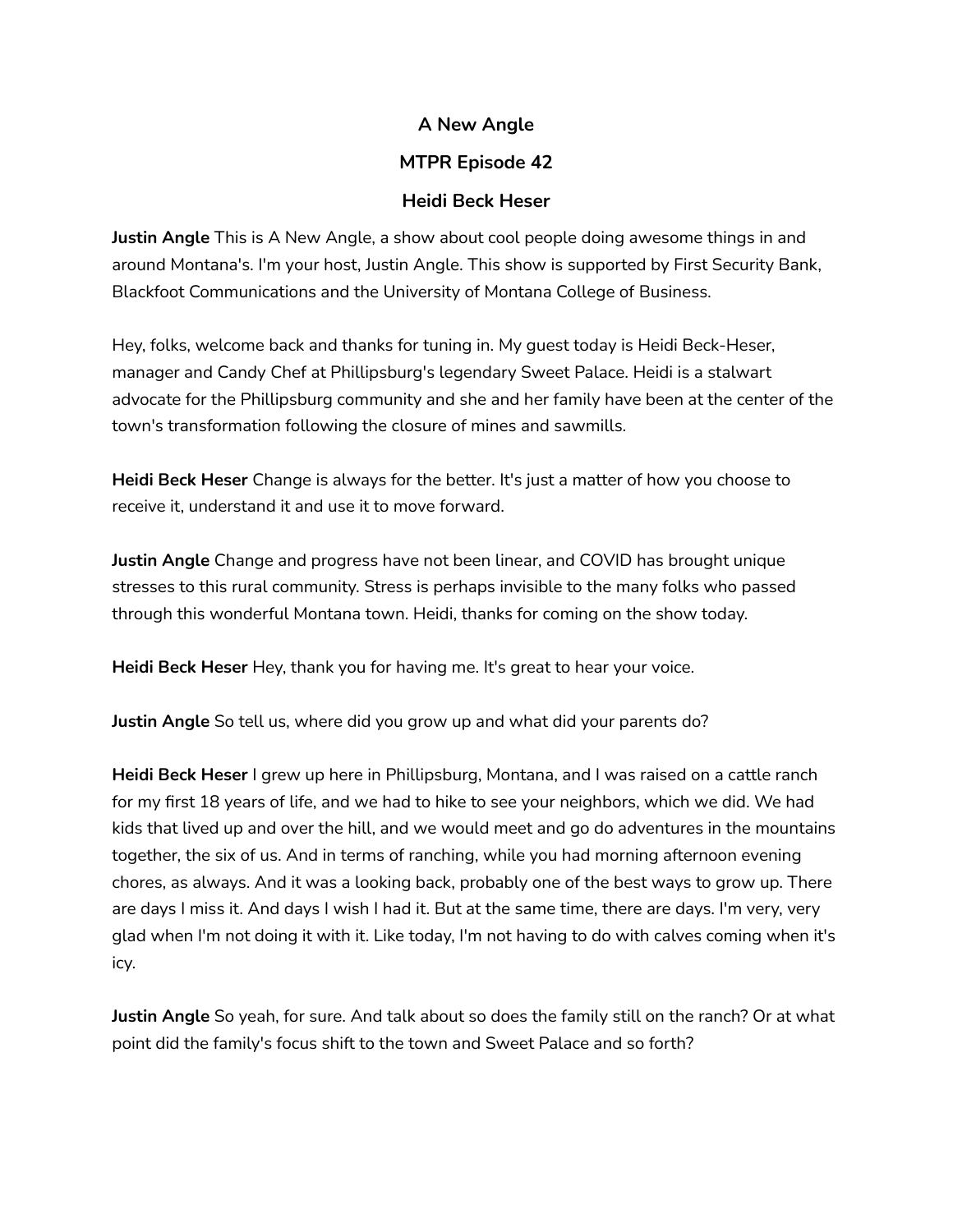**Heidi Beck Heser** So we left the ranch in the spring of '90. In any case, they started their own business here in town. They got that off and learning that in fact, the Sapphire Gallery, I do believe, is 30 years old this year. And a few short years later, that was my senior year of high school. They started that. Mom, in the meantime, is doing the sapphires and decides that Phillipsburg needs something creative that makes people want to come on a more regular basis, something that's enjoyable for all age groups. And she did some searching and then did some remembering of when she was growing up. She's a blended family of eight, so they got to go on vacation. This is, of course, in the early 50s as a big family back then could only afford to take, you know, two three four kids max on vacation in a given time. So they only got to go like every two or three years as a kid growing up. And she remembers they would go in the Wisconsin area and she remembers going to Wisconsin Dells. And there was a candy store and she had saved her own money. And so she spends her own money on what she chooses. And she remembers that as a young person that people spend money differently even an hour away from home.

And so they went into researching candy stores. And deciding that that is what Montana's needed, and so about that time, I was graduating from the U of M and was checking out a job in Austin, Texas. And I turned it down and came back to Montana. And she offered me the position of starting this business with her and staying for the first year to get it off its feet. And so that's what I did. I went into construction. And so when you walk into the sweet palace, I help build the balconies on both sides. I help turn all the columns that hold up the balconies. I painted the ceiling. I did all of the original layout of the inventory. There's lots of funny inside stories to all of that. But so Sweet Palace is twenty five years old this Mother's Day.

**Justin Angle** Amazing.

**Heidi Beck Heser** I feel like I've been doing it for that long, but it is.

**Justin Angle** It Mother's Day is a special place out there. I've been to the Sweet Palace on Mother's Day and it's a pretty incredible experience.

**Heidi Beck Heser** Yes, we like to treat mothers and fathers as the incredible people that they are. And so moms and dads both get a free happen to fudge on their respective holiday.

**Justin Angle** So talk a little bit about that decision. You came to the University of Montana studied in our college business and then, yeah, like you said, you had you had an offer to go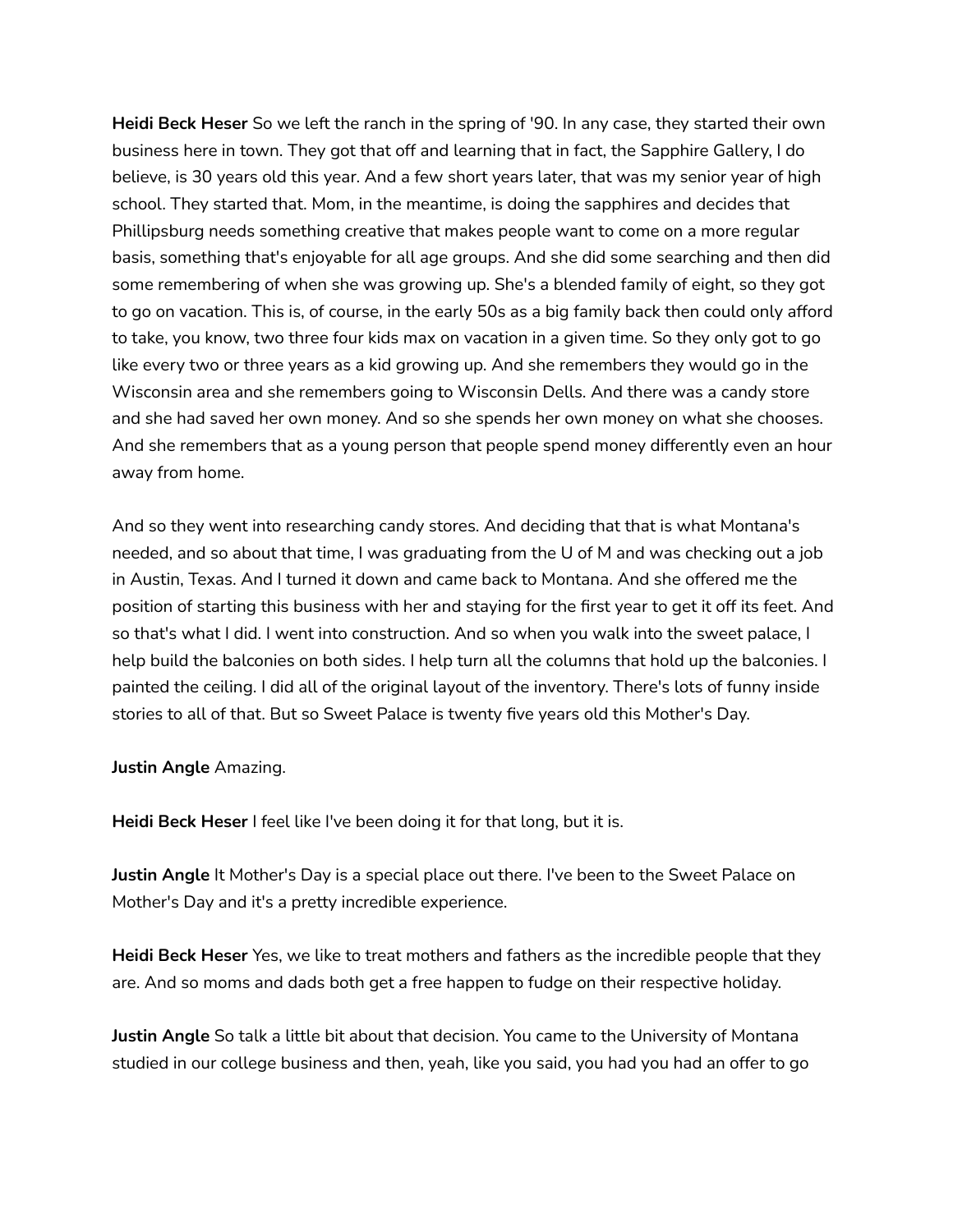work in Austin, which, you know, that's a big change and a cool, fancy town. You know what prompted the decision to say no to that and return home back then?

**Heidi Beck Heser** The Sapphire Gallery was the first jewelry website in the United States. Okay. And I helped design and build it. We worked there with a company in Missoula that's no longer. I was a part of that and got into it. And upon graduating, there was a gentleman in Austin, Texas, who was starting up a website building company specifically for jewelry stores. It was a rapidly growing industry. And so I went down and found a place to rent and I had friends down there. And so I was looking and looking and interviewed with the guy, and he wanted me as an employee and got to meet some future possible fellow employees in the company. And all I can say is for lack of a better term, it didn't feel right.

#### **Justin Angle** Sure.

**Heidi Beck Heser** There's this things when you know that this is the right choice and all of the things go the right way and the hairs on the back of your neck don't stand up. And so it just did not do it for me. It didn't excite me. Come to find out the company didn't last. I think maybe five years. And so it just didn't fit the bill. So I had to come back to Montana anyway because all of my stuff was here. And so it was a matter of, you know, coming back to the drawing board and seeing what I would do next. And in that time between graduation and me returning, mom had decided that this is what she and her business partner were going to do is to open the candy store. But she wanted someone of my ability and knowledge to be the front runner of the business side of it because she still had Sapphire Gallery, of course, to run.

**Justin Angle** Sure. And so you mentioned, you know, your mother had the motivation of figuring out a way to attract more people to Phillipsburg on a more regular basis. So in the 25 years that you've been operating this business, can you describe kind of the arc of the changes that have occurred in town and, you know, for better or for worse?

**Heidi Beck Heser** So change change is always for the better. It's just a matter of how you choose to receive it, understand it and use it to move forward. And that has taken me twenty five years to understand. When the businesses first started and growing up here, Phillipsburg was, I remember Phillipsburg, a very different community than most of my schoolmates because my schoolmates were in, their parents were in county jobs or in mining, which is, you know, anything anyone knows anything about Phillipsburg. The mining industry is what started this area. So they have a very great view of growing up. And mine, I remember is very colorful, but I wasn't raised in town. It's amazing the difference of that. That being said, when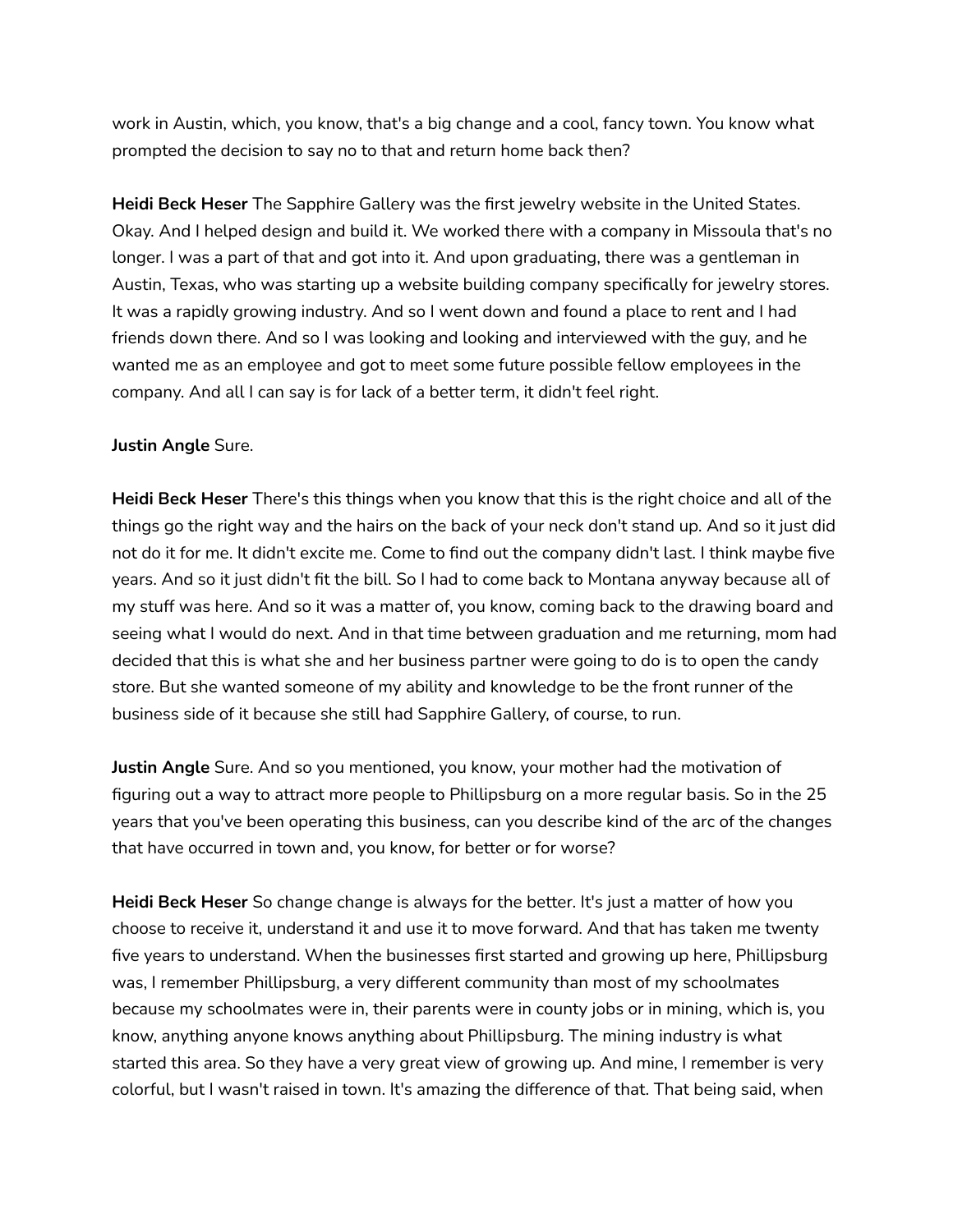people come back home who grew up here and no longer live here, you get two very opposing sides of a coin. You get I don't like it anymore. It's changed so much. It's not what I remember. And the other side is, you know, what a great town it has become and has made a place that you know we get to enjoy coming back to. And it's a place our parents can actually live out their older years in life and that we can visit with grandchildren.

And so it's amazing, interesting, I should say that the views haven't differed in all these years, that it transpired generations of how they feel about town. And so Phillipsburg has definitely become a very interesting town to a lot of people from the outside area. And now it's not even Montana's who is discovering Phillipsburg, it's United States is discovering Phillipsburg and that has growing pains. And I am thrilled with our mayor currently because he understands that, that we need to get ahead of it. And everyone hates zoning. But we're going to have to do something in that regard to protect what we have created that people come to enjoy. And he understands that and is looking forward in how to do that best to benefit those that are here, as well as the future generations that either want to do business and or visit. The community as a whole in terms of the downtown business community is very forward thinking, hard working. It's one of the hardest working dedicated groups of people I've had the pleasure to work with truly.

**Justin Angle** So let's maybe draw out some of those challenges you mentioned there. You reference zoning in particular, but there's got to be, you know, there's some issues with housing and issues with trying to develop a workforce, issues of trying to, you know, encourage people to have more children and raise families in Phillipsburg. I mean, how does it kind of develop all the infrastructure and population to support itself?

**Heidi Beck Heser** Yeah, those those are all huge, huge veins of the community. As any community, I watch Whitefish on a regular basis to see what they're up to because they usually run up against something about the same time we do OK, even though they're considered a higher end community up north to phrase that. Yeah. In any case, yes, housing is a huge challenge and housing is a huge challenge because we did not get ahead of it. By that, I mean, we did not get ahead as a whole VRBO, airbnb, HomeAway. You know that industry that people from the Mizzou Helena Great Falls, Billings, Bozeman, Idaho, you name it, discovered property when it was inexpensive and snatched it up and fixed it up and now rented out. And all of these houses, I mean, five of them sitting right around my house are all empty as a whole because people rent them out or own them and live elsewhere, and only one understandably want themselves in their homes. But at the same time, when you're trying to build a community with young families, as you mentioned, that makes it a true, true challenge in then,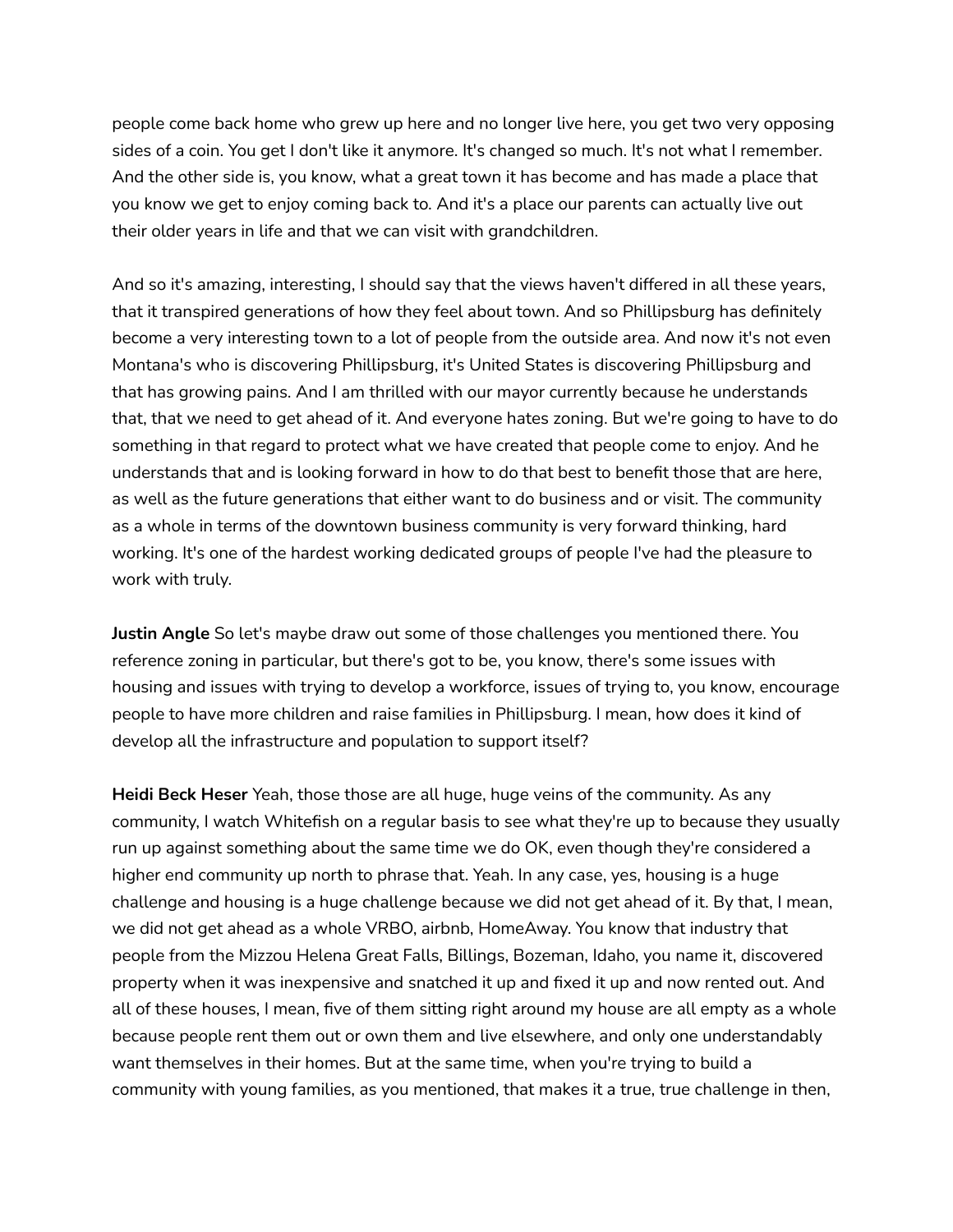by not having that once again, you brought up the next prong on that issue. And that is a workforce. If you don't have the people, who are you going to get to employ?

So we ourselves have gotten as our businesses have gotten creative this year once again, mom and her great ability to observe and and be intuitive watched over the years as she in the tourism industry visits RV parks and whatnot. Because we hand out information on those very I'm sure you've seen that the Phillipsburg Territory newspaper that the chamber puts out each year. Oh yeah. So we deliver that around, deliver that around the state. And as doing that, when they go into these RV parks and state parks, they see all these volunteers and they're from Arizona and Texas and California and Carolinas and Iowa. And they're retired and they're easy and they're kind and they're helpful and they enjoy people. And Monares last year was a true challenge to find employees, and we did. And so she had mentioned this to me, probably about six months ago. And of course, when you have Christmas in your life, it's completely taken over by glitter and chocolate. And so finally, we get to breathe again. And I asked Russ, How serious are you about this? And she was turns around to me. She was dipping chocolate. She goes, Let's do it, OK.

So I went and found a website, put an ad out, put a post on Facebook, and within 12 hours we had four people contact us for jobs that are retired. And the only way we're getting away with this, because once again, the housing's an issue is that they have to have their own RV because we happen to own a piece of property in the downtown area that's tucked away. That would be perfect for two to four RVs, depending on their size, that they could actually live there for a summer. And so we have hired so far one couple and one single. Not a single lady, but she's working for a single, her husband's going to be here as well. One couple is out of Billings and their families on this side of the state, so they're excited to be close to family, and the lady is actually she's from Louisiana and they're building up here again and they've been building for 15 years. And so she's going to come, stay and get out of the heat and work for us. So we have a few more interviews with a few other people. And that is the route we're going to take is that we're going to go get some of these retired people who aren't quite done working yet and want some people and some human interaction and some socialization and some new skill sets and see what we can do.

**Justin Angle** I mean, that's such a creative response to a problem. You know, the problem you talked about earlier with, you know, the Airbnb VRBO real estate effect. I mean, is there anything the community can do to to manage that? I mean, it's sort of like a market based effect. But at the same time, it has these, like you said, it's it's hard to build a community when you have all this real estate that's unoccupied until, you know, tourists come in on the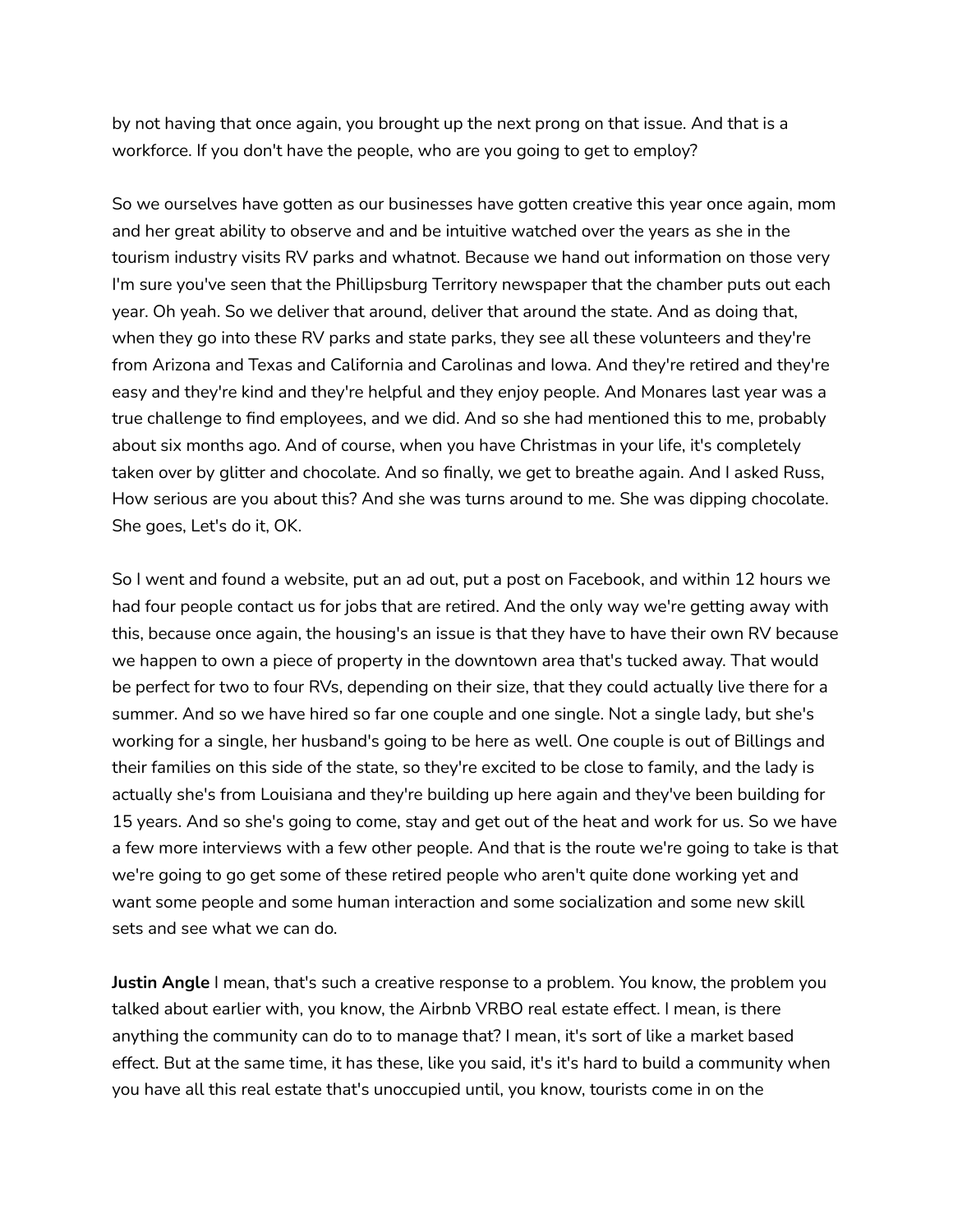weekend. The money the tourists bring is nice, but it's not something you can build much culture around.

**Heidi Beck Heser** True, true. And so I honestly don't know. That is once again, when I say I watch Whitefish that is one thing that they are trying to hammer out is how to put the rabbit back in the hole as it were. Are there stipulations that you can put on houses that are not lived in 12 months of the year? That if you are not going to do that, or you are going to use it as a vacation rental, then you are automatically having to pay make up an amount that's reasonable is paid into the town coffers as it were. So that money goes toward developing housing, possibly on other areas of town that haven't been built on yet. There's all kinds of things I think that can be done once again. It's a matter of having the time and money and people to do it. And with our infrastructure as it is, you know, we have a pretty heavy load just dealing with the water lines in the sewer system. But once again, if you had the money from the vacation rentals, then maybe that would help with those costs. And so it's a tangled web to undo and you're not going to make everybody happy. That is for sure. And the other snag on that particular thread is the people who are doing their vacation rentals. Most of them are not paying the state tax, which they should be by law, because when you go stay at a hotel, you have to pay a tax, a bed tax. And the thing is, I don't think people understand what they're by not paying that they are robbing the business community in Montana of something very vital to bed tax money that's collected by the state goes all into a grant, all of it. And that grant money goes up once a year and different entities in different communities can go after it every year. Well, it is because of that grant that it circles me back, that we have refrigeration for our ice drink, but by people not paying their bed tax. That money isn't now going back into something that can turn around and help Montana.

**Justin Angle** We'll be back to my conversation with Heidi Beck, Hisar after this short break.

Welcome back to New Angle. I'm speaking with Heidi Beck Heser of the amazing Sweet Palace. Let's pivot a little bit in our remaining time, Heidi. There's two things I want to hit. I'd love you to talk a little bit about how the experience of the last two years COVID has affected the community. I mean, the health care infrastructure in the town has had to have been stressed dramatically. And then you've got this influx of people. As you mentioned before, a lot of the country has discovered Phillipsburg. A lot of you know, a lot of urban America fleeing to rural communities. And sometimes notoriously we hear stories of, you know, city folks bringing COVID to the country. I think some of that might be overblown. But yeah, what what has been the most salient issues to you and your community members during COVID?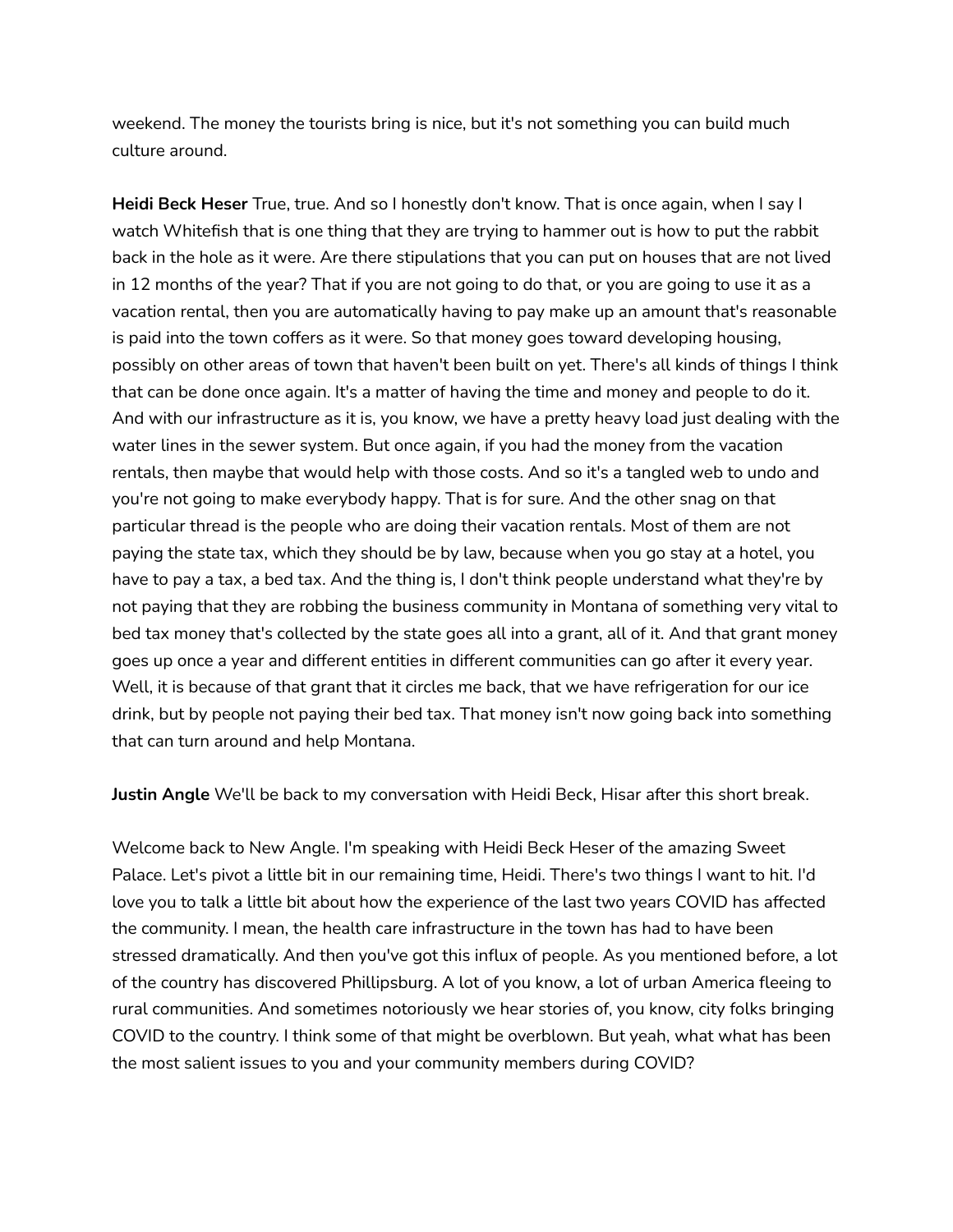**Heidi Beck Heser** You know, COVID did not do us the blow that it did everybody else. It really didn't. And we didn't have a case in Grant County when it first started, I think all the way, almost until Memorial Day weekend.

#### **Justin Angle** Wow.

**Heidi Beck Heser** We were we were one of the last to actually have a case and the health department and health environment in our community, we are very, very lucky. We've got people at the top with level heads and we have done very well or they have done very well. I can't take their credit and the community has done a good job at keeping their employees and their families cared for and safe. And in terms of people from the outside, for the most part, they have come here because. of that that we are respectful of health and well-being and a community versus do what you want and heck with the rest of you. I think that was part of the draw as we've been once again very lucky in that regard in terms of business. This poor community got completely run over like a freight train. Yeah. Such that I don't know if you've watched because I know the University of Montana is tied to travel Montana. And so if you've picked up on anything that they are doing, for instance, Glacier Country, Yellowstone Country and now Whitefish is doing it, we have started it. And that is almost a campaign of being kind. And it's not just being kind to people, it's be kind to your place, be kind to the environment, be kind to the people that are coming after you and leave it better than you found it.

And so we have really jumped on that, and a lot of the Western states have as well because everybody got hit so hard and it wasn't that they were beat up because people weren't kind. It was that they were because there are so many our numbers out here in the West compared to the south, in the east and the southwest are quite a bit less and we don't have the numbers of people to draw on to buoy ourselves up and bring in the second and third string as you were. You know, it's we're trying to once again put the rabbit back in the hole and. Ask for, you know, we only want people to truly come that are going to enjoy and be kind, this is not. We don't want to have that stigma where people it's like we have become this overrun community that no one wants to come to anymore because you can't get in there and you can't do this and you can't go there. You know, we want to be able to be open and available and inviting and accepting on a regular basis. And so we have to wrap wrapper arms and our brains around that collectively and see what we can do to continue what we have created.

**Justin Angle** So we've talked a lot in this conversation about some of the macro issues facing the community I'd love in our remaining time, Heidi, to kind of focus the lens more on kind of your experience operating the Sweet Palace. Like, I mean, the number of things on your plate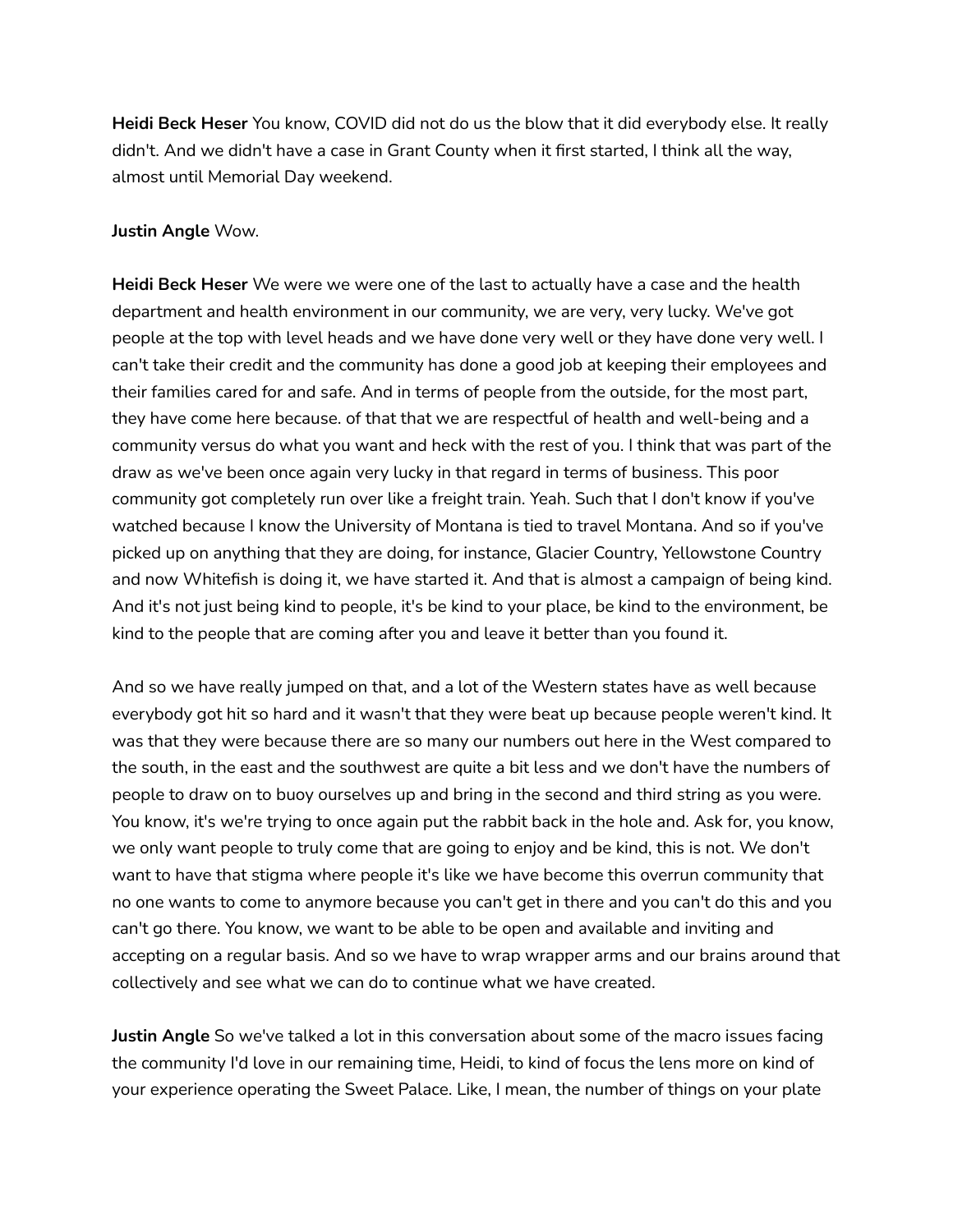running a small business like you do. I'm thinking about, you know, wage pressure, inflation, you know, the influx of demand like you just mentioned with the number of people coming to town supply chain management, both trying to make your own product, but bringing in other vendors product like tell us, give us sort of the state of play and a day in the life of Heidi.

**Heidi Beck Heser** Well, it is an adventure that there is no doubt. And you know, I don't think about these things until you say them. And then I'm like, Well, yeah, that probably is a challenge that people don't think about. So when you have a business as big as the Sweet Palace is, you have to plan at least six months out for inventory. And so there are so many products like, for instance, I don't know who's more upset or who's more happy that we can't get the giant gummy snakes anymore. I mean, that just has little kids, just unhinged and it has mothers, you know, praising as, Oh my gosh, thank you, how have those anymore? But those kinds of things every day. The inventory changed for me. This year, I had to continue to find new ways of getting product, new companies to get product from and how to get it here the most efficiently, economically. FedEx Freight saved my bacon so many times this year. I tell you I sent them candy this last week because, oh my goodness, they're that fabulous people in Butte that take care of us. And in terms of wages, we are right there, competitive. We feel the people need to make enough money to live on. You can't just pay somebody minimum wage. You've got to pay them money so that they have enough money to do what they need to do and have a life and enjoy where they live. With everything going up around us, that means that we need to accommodate that. But my gosh, they work hard enough. That's not a big deal, and you should be able to do that for your employees in terms of manufacturing, oh my heavens. I was making candy 12 hours a day this summer to keep up. I made 800 pounds of fudge a week to keep up. And you think about that walking out the door in quarter pound to one pound chunks? That is a lot of people. That was a wake up call to, OK, so do we need to revisit our business plan and you know how we charge for fudge, how we cut for a five year, what we're going to do for the upcoming summer? So that is one of the things on the table this spring that we're going to revisit and how we can take good care of our customers who love our food and love our product. But still, man, hopefully not have to crank that kind of product out the door.

**Justin Angle** Gosh, I mean, as you're laying this all out in the entirety of this conversation, I mean, Heidi, you impress me as somebody who you know, you have fierce commitment to your community, to your neighbors, to your business, to your family? How do you maintain this? Just sort of what appears to me as an outsider like just a firmly positive attitude about life? How do you endure?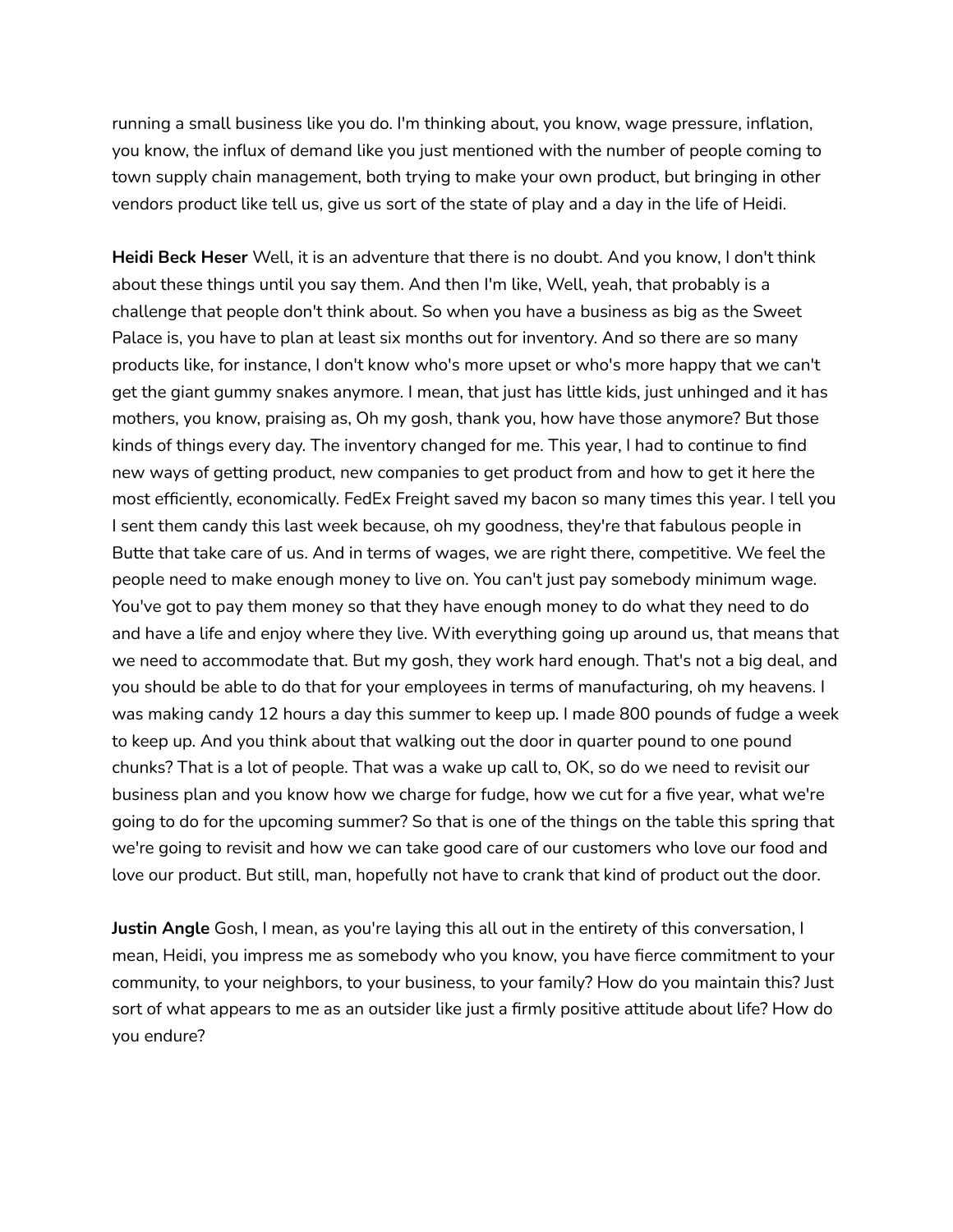**Heidi Beck Heser** That is not always the attitude people get from you. So thank you. There are days when I am ready to just toss it all in the air and say, Well, good luck and I'm out. But everybody has those and you have to allow yourself, I think, to have that. Because whether you believe in a higher power or not or the universe, because the minute you do that, I have found almost every time I am put right back in my place, there is somebody who is suffering something so much worse, whether on a personal level, on a business level, somebody who is enduring something that I don't even think I have the ability. To help them or cope with and they are doing it and doing it beautifully. And so that makes me just get my ducks back all round and back up and hopefully in a row, not always sometimes are zigzagging and get back to it because I have I have nothing to complain about on the grand scheme of things I truly don't. And this community continues to. do what the people began at the very beginning. These are miners who came here and yes, miners, when money last, they left, but at the same time when they were here, they were here. They were in 100 percent every day, all day long and gave this community everything they had. And so I guess this community draws that kind of person because I feel that I'm not the only one with that aim and that goal in that daily push because there are several that I have walked in the steps out of and walk along beside who are just as good, if not better than myself.

**Justin Angle** Awesome. Well, Heidi, I can't thank you enough for the work you do. The example you set for so many small business owners and so many community leaders in the state. If folks want to learn more about Phillipsburg Sweet Palace, the Sapphire Gallery, where would you point them online?

**Heidi Beck Heser** Each entity has their own individual website, so sweetpalace.com, sapphiregallery.com, Phillipsburg.com. Or better yet, just, you know, come to Phillipsburg and spend a day and enjoy it all influencer has to offer because there are many people and many discoveries that I think would improve your day and make you smile.

**Justin Angle** I think that's well put. Heidi, thanks for joining us today.

**Heidi Beck Heser** Thank you for having me. You have a grand afternoon.

**Justin Angle** Thanks for listening to A New Angle. We really appreciate it. And we're coming to you from Studio 49, a generous gift from University of Montana alums Michelle and Loren Hansen. A New Angle is presented by First Security Bank, Blackfoot Communications and the University of Montana College of Business, with additional support from consolidated electrical distributors, Drum Coffee and Montana Public Radio.